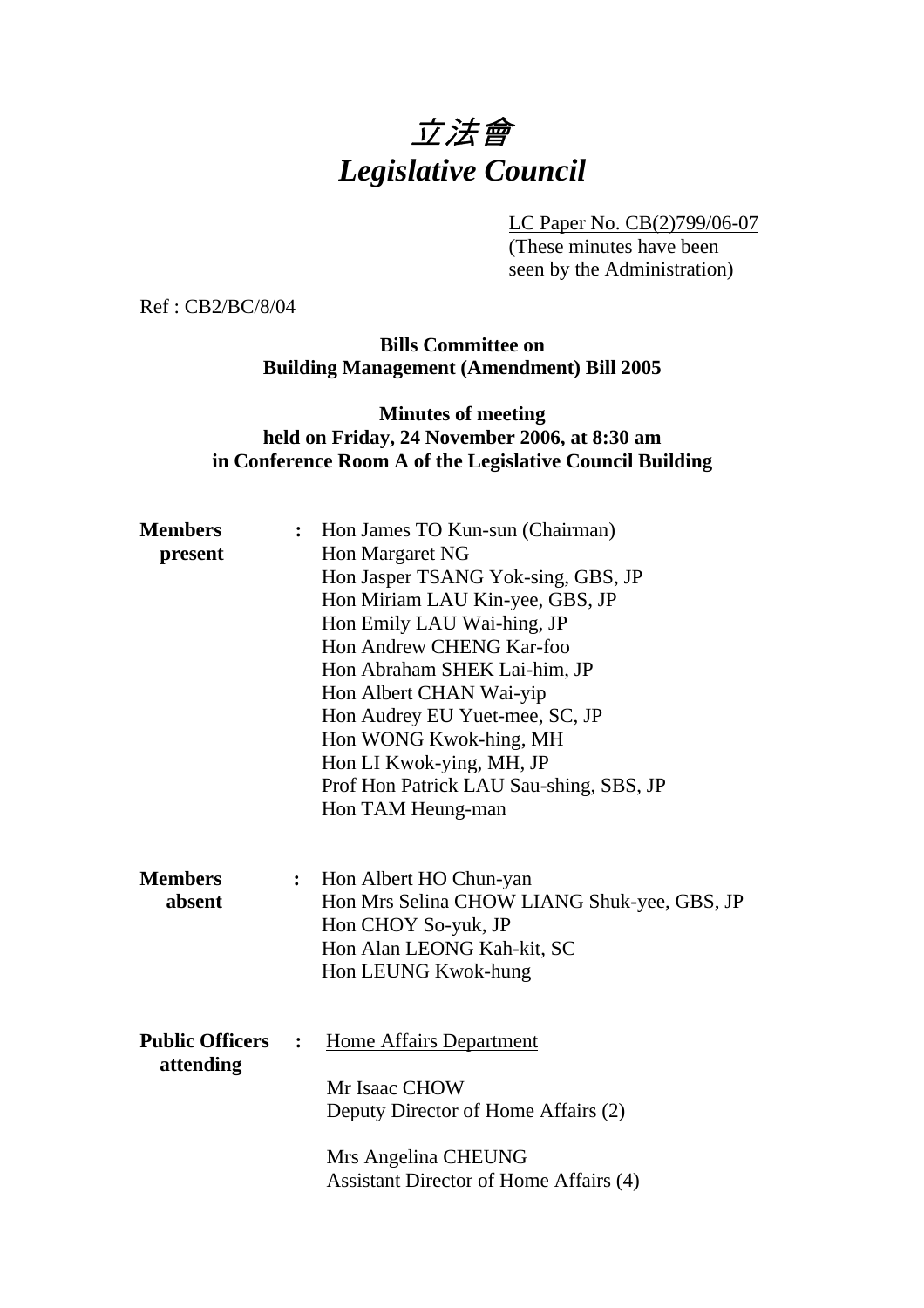|                        |              | Department of Justice                              |
|------------------------|--------------|----------------------------------------------------|
|                        |              | Mr Michael LAM<br>Senior Government Counsel        |
| Clerk in<br>attendance | $\mathbf{r}$ | Miss Flora TAI<br>Chief Council Secretary (2)2     |
| Staff in<br>attendance |              | Mr Stephen LAM<br><b>Assistant Legal Adviser 4</b> |
|                        |              | Ms Joanne MAK<br>Senior Council Secretary (2)2     |

Action

## **I. Meeting with the Administration**

[LC Paper Nos. CB(3)477/04-05, CB(2)3140/05-06(01) and (02)]

Clause-by-clause examination of the Bill

The Bills Committee completed examination of clause  $28(g)$  to clause 32 of the Bill, together with relevant Committee Stage amendments (CSAs) proposed by the Administration. (Index of proceedings attached in **Annex**).

*Amended paragraph 8 of Schedule 7* 

2. Mr WONG Kwok-hing proposed that, in order to ensure smooth continuous operation of the management work of a building during changeover of managers, paragraph 8(1) should be amended to provide that the outgoing manager would have to surrender all the keys in respect of the day-to-day operation of the management of the building that were in his custody immediately after his appointment ended. Other members, however, generally considered that it was very difficult to define "immediately" in legal context. The Administration was requested to consider the following suggestions -

- (a) amending paragraph 8(1) to provide that the manager would have to surrender movable property in respect of the control, management and administration of the building as soon as possible and, in any event, not later than seven or 14 days of the date of his appointment ended;
- (b) amending paragraph 8(2) to provide that the manager should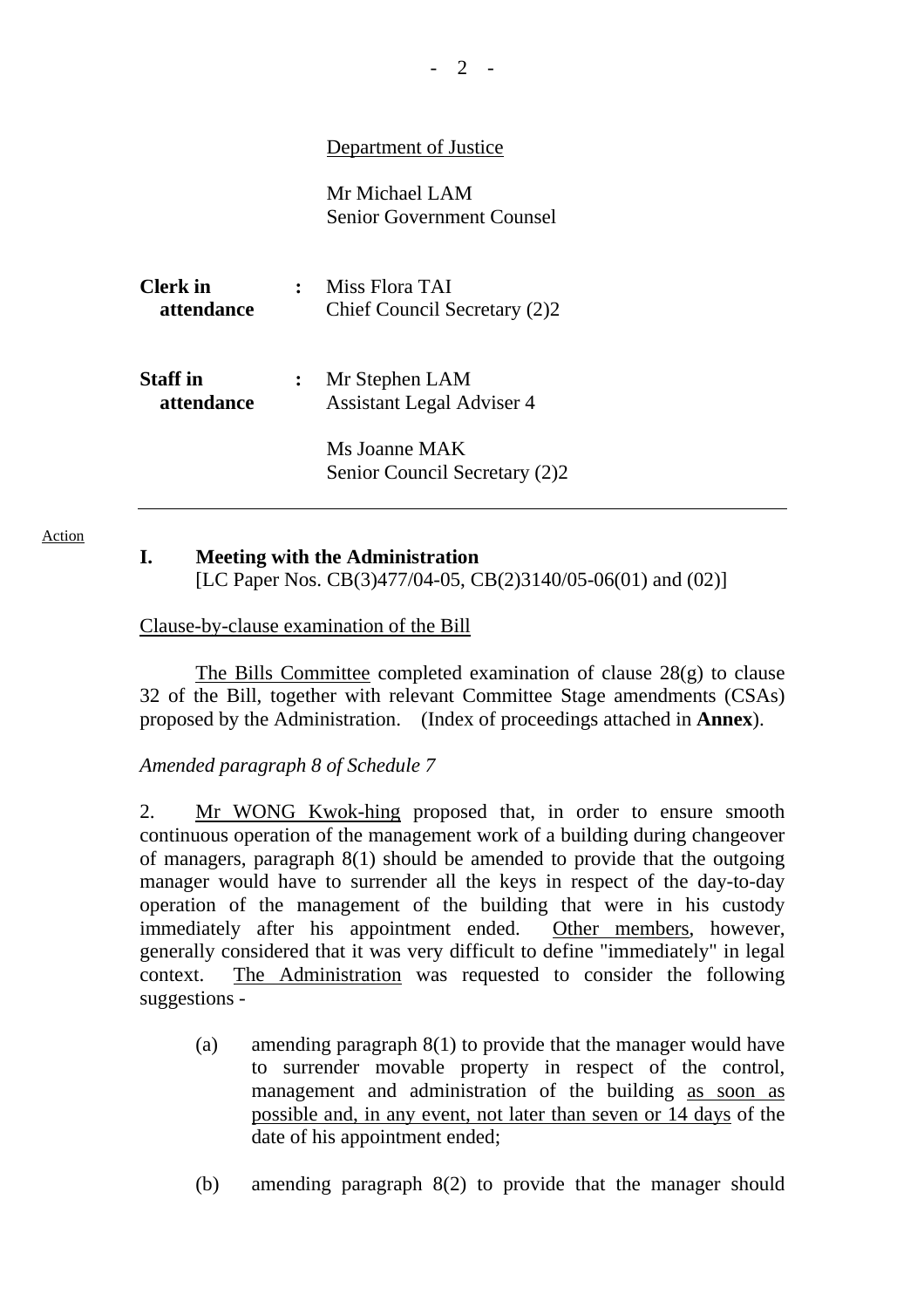fulfill his obligations so specified as soon as possible and, in any event, not later than one month of the date of his appointment ended; and

(c) narrowing the scope of paragraph  $8(2)(b)$ .

#### *Proposed new paragraph 9 of Schedule 7*

3. The Administration informed members that it intended to move a CSA to further amend new paragraph 9 to specify that the corporation should be consulted at an owners' meeting.

4. The Chairman and Mr Albert CHAN expressed concern that the new paragraph 9 as presently drafted might have the adverse effect that the managers could no longer exercise any discretion and would be bound to adopt the decision made by the owners' corporation (OC) or owners' committee, as the case might be. The Chairman suggested that the new paragraph 9 should be amended to provide that, unless a resolution had been passed at a meeting of the owners specifying otherwise, the manager generally would have to allow communication among owners on any business relating to the management of the building. Mr Albert CHAN suggested that the new paragraph 9 should be amended along the line that the manager could not unreasonably prohibit or restrict the communication among owners on any business relating to the management of the building and would have to ensure that owners and the OC or manager enjoyed equal right in communicating with other owners on such business.

5. Ms Emily LAU expressed dissatisfaction that the proposed new paragraph 9 could not resolve the problem that some owners had been deprived of the opportunity to receive information from external parties (e.g., elected members of their own district) due to unfair restrictions imposed by their respective managers or OCs. She considered that the scope of the proposed new paragraph was too narrow as it only covered "business relating to the management of the building". Mr WONG Kwok-hing, however, considered that individual owners should have the right to decide what information they did not want to receive and to give instructions to their manager to prohibit any such information from being put into their letterboxes.

6. The Administration was requested to take into account members' views and suggestions in proposing further CSAs to amend the proposed new paragraph 9. Admin

### *Proposed new Schedule 1A and amended Schedule 8*

7. The Administration informed members that it had accepted the Chairman's suggestion and would move a CSA to retain the phrase "OR Admin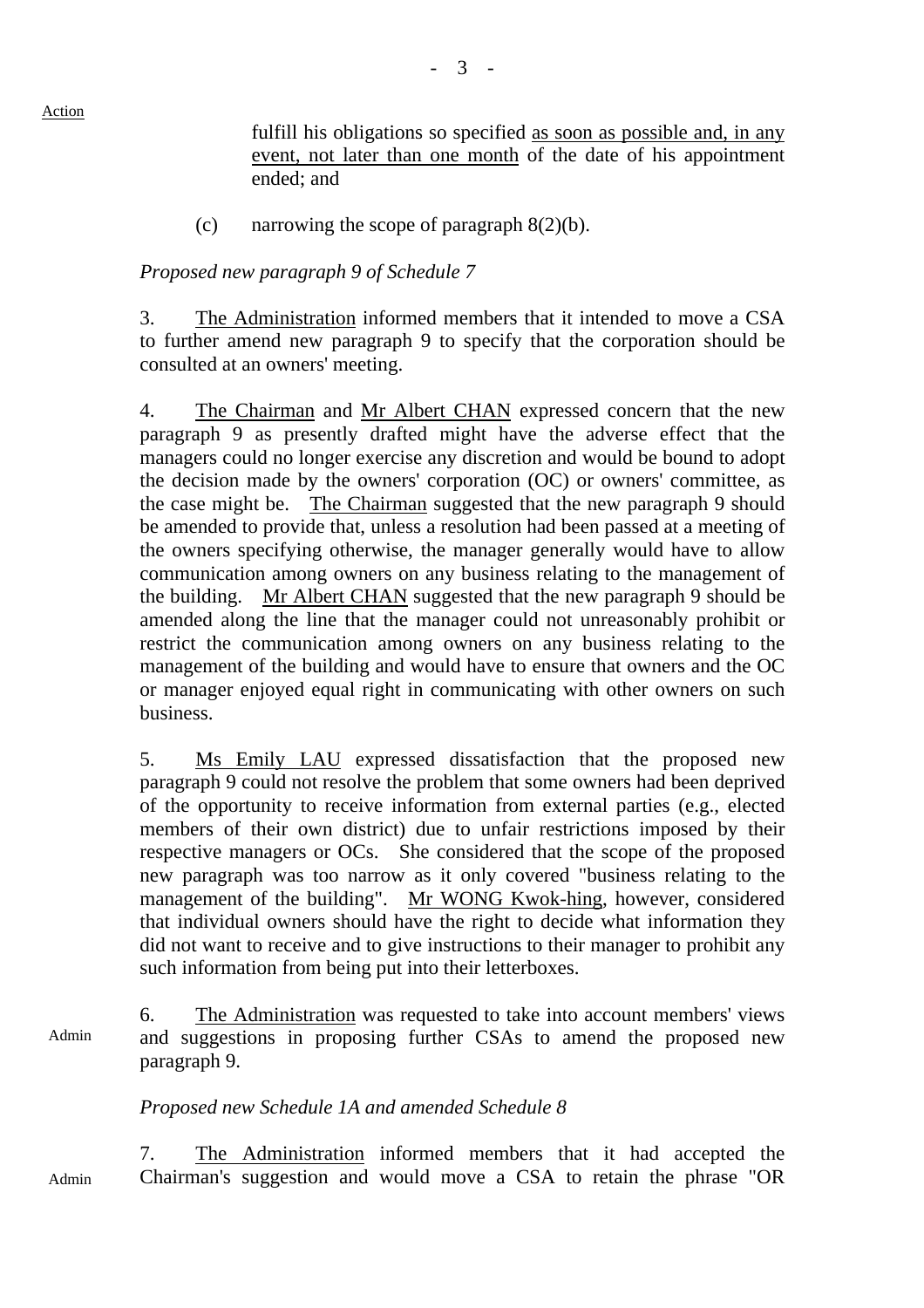PARAGRAPH 8 OF SCHEDULE 8 TO" in the heading of Form 1, so that the statutory format of the proxy instruments would also be applicable to meetings of owners' committee.

8. The Chairman suggested that the new procedures to facilitate the cross-checking of proxy by owners should also apply to meetings of owner's committee given that owners' committees also discharged important functions. The application could prevent abuses and the additional administrative burden would only be borne by the manager. The Administration was requested to consider the suggestion and to propose amendments to Schedule 8 as appropriate.

*Amended Schedule 11* 

9. The Administration was requested to clearly explain the provisions of Schedule 11 with detailed illustration in the relevant guidelines to be issued to OCs/owners for reference. Admin

Date of next meeting

10. Members noted that the next meeting would be held on Thursday, 7 December 2006, at 2:30 pm.

11. There being no other business, the meeting ended at 10:30 am.

Council Business Division 2 Legislative Council Secretariat 5 January 2007

#### Action

Admin